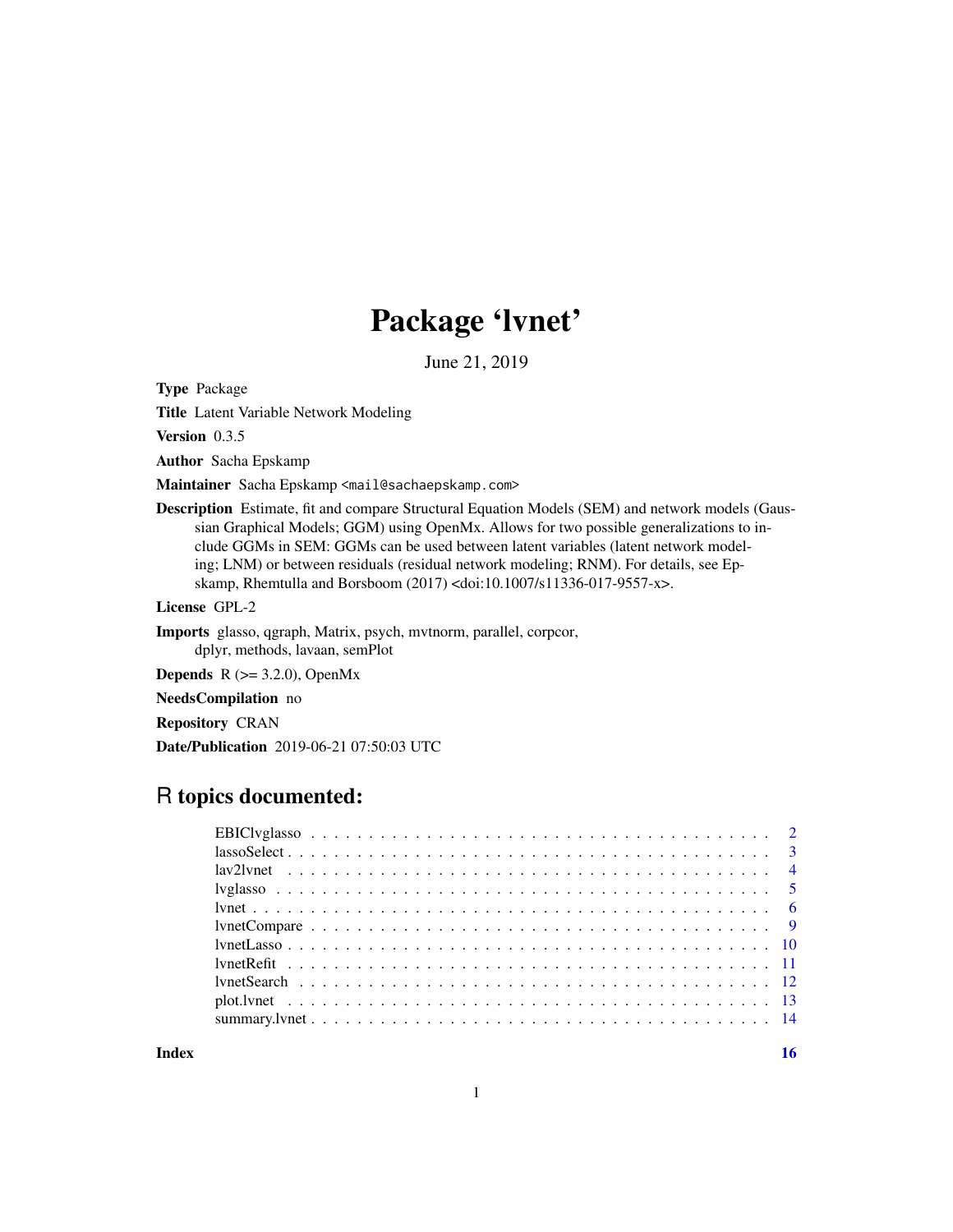<span id="page-1-1"></span><span id="page-1-0"></span>

#### Description

This function minimizes the Extended Bayesian Information Criterion (EBIC; Chen and Chen, 2008) to choose the lvglasso tuning parameter. See [lvglasso](#page-4-1)

## Usage

```
EBIClvglasso(S, n, nLatents, gamma = 0.5, nRho = 100, lambda, ...)
```
## Arguments

| S        | Sample variance-covariance matrix                                              |
|----------|--------------------------------------------------------------------------------|
| n        | Sample Size                                                                    |
| nLatents | Number of latent variables                                                     |
| gamma    | <b>EBIC</b> hyper-parameter                                                    |
| nRho     | Number of tuning parameters to test                                            |
| lambda   | The lambda argument containing factor loadings, only used for starting values! |
|          | Arguments sent to <b>l</b> yglasso                                             |

#### Value

The optimal result of lyglasso, with two more elements:

| rho. | The selected tuning parameter |
|------|-------------------------------|
| ebic | The optimal EBIC              |

#### Author(s)

Sacha Epskamp <mail@sachaepskamp.com>

## References

Chen, J., & Chen, Z. (2008). Extended Bayesian information criteria for model selection with large model spaces. Biometrika, 95(3), 759-771.

## See Also

[lvglasso](#page-4-1)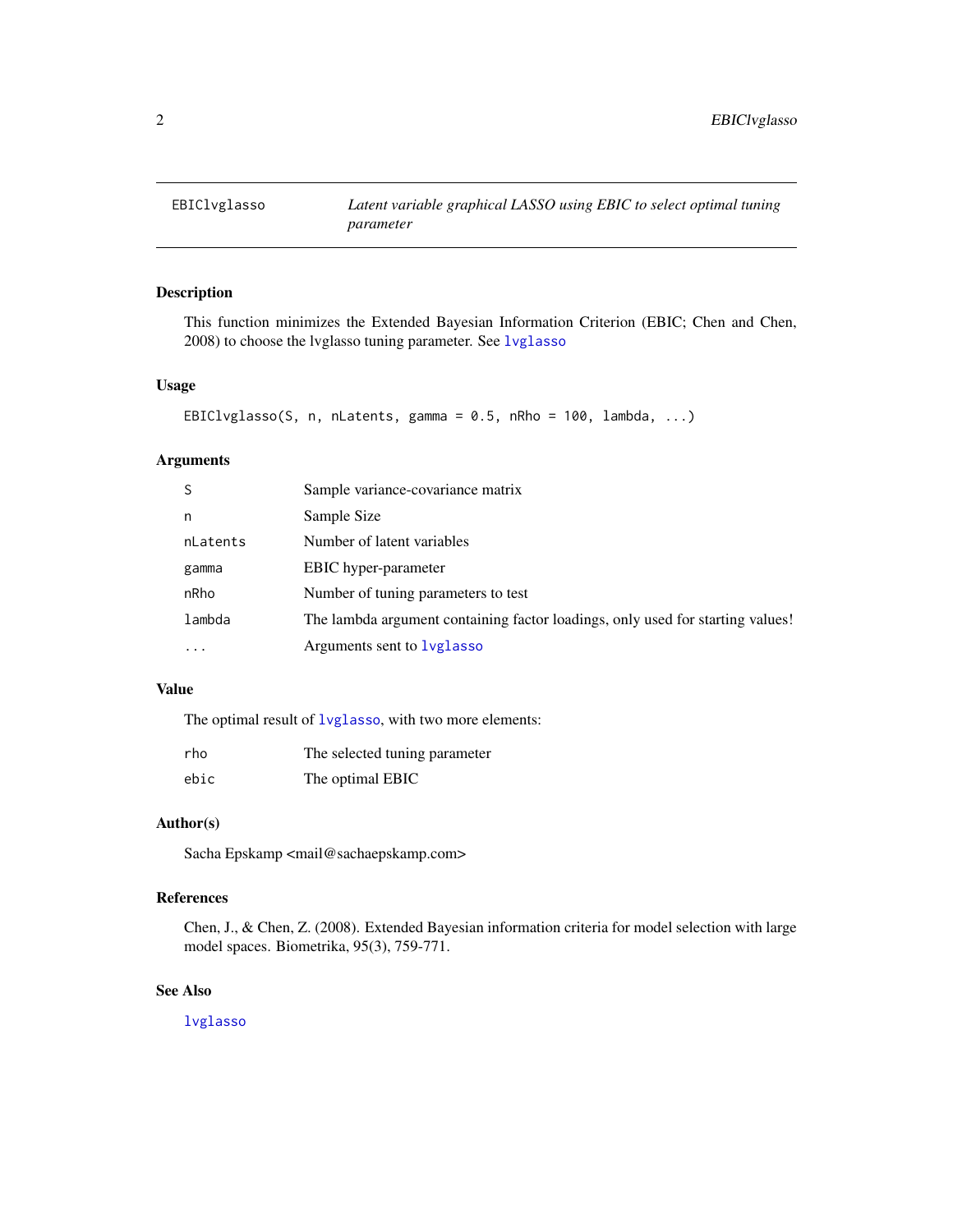<span id="page-2-1"></span><span id="page-2-0"></span>

#### Description

This function can be used to select a model using any fit index

#### Usage

```
lassoSelect(object, select, minimize = TRUE, refit = TRUE, lassoTol = 1e-04)
```
## Arguments

| object   | An 1vnetLasso object                                                                            |
|----------|-------------------------------------------------------------------------------------------------|
| select   | A raw R expression using names used in the object \$fitMeasures part of the<br>output of 1 vnet |
| minimize | Logical. Minimize or maximize?                                                                  |
| refit    | Logical. Should the new best model be refitted.                                                 |
| lassoTol | Tolerance for absolute values to be treated as zero in counting parameters.                     |
|          |                                                                                                 |

#### Author(s)

Sacha Epskamp <mail@sachaepskamp.com>

## Examples

```
## Not run:
# Load dataset:
library("lavaan")
data(HolzingerSwineford1939)
Data <- HolzingerSwineford1939[,7:15]
# Measurement model:
Lambda \leq matrix(0, 9, 3)
Lambda[1:3,1] <- NA
Lambda[4:6,2] <- NA
Lambda[7:9,3] <- NA
# Search best fitting omega_theta:
res <- lvnetLasso(Data, "omega_theta", lambda = Lambda)
res$best
summary(res)
# Update to use EBIC:
resEBIC <- lassoSelect(res, ebic)
summary(resEBIC)
# Update to use minimal fitting model with RMSEA < 0.05:
```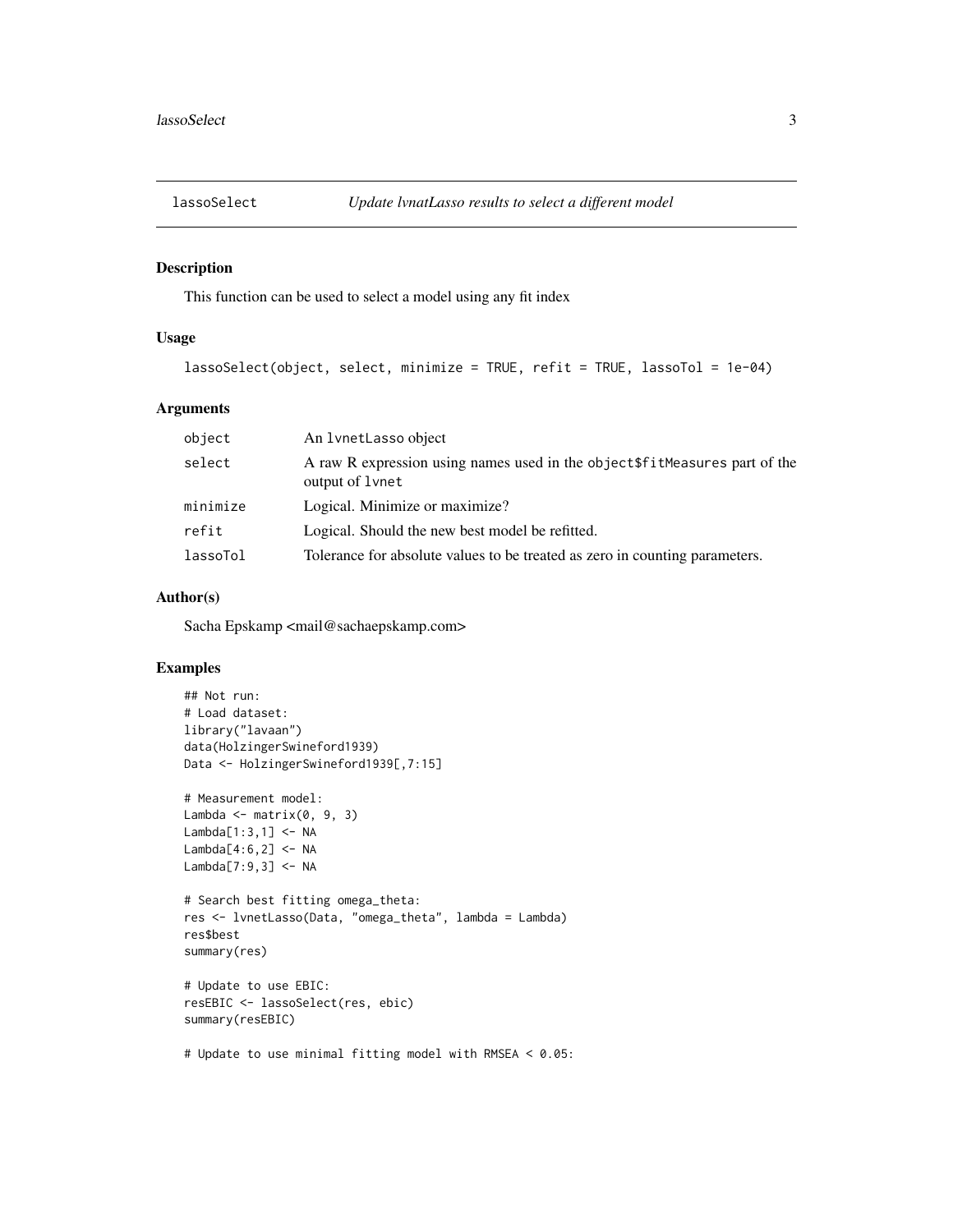<span id="page-3-0"></span>4 lav2lvnet and the state of the state of the state of the state of the state of the state of the state of the state of the state of the state of the state of the state of the state of the state of the state of the state o

```
resMinimal <- lassoSelect(res, df * (rmsea < 0.05), minimize = FALSE)
summary(resMinimal)
## End(Not run)
```
lav2lvnet *Convert lavaan model to lvnet model matrices*

#### Description

This function can be used to easily generate input matrices for lvnet based on a lavaan model.

#### Usage

```
lav2lvnet(model, data, std.lv = TRUE, lavaanifyOps = list(auto = TRUE, std.lv = std.lv))
```
#### Arguments

| model        | Lavaan model syntax                                                                                                                                                                          |
|--------------|----------------------------------------------------------------------------------------------------------------------------------------------------------------------------------------------|
| data         | The dataset. Only used to extract order of variables names from the column-<br>names.                                                                                                        |
| std.lv       | Should the model be identified by constraining latent variable variance to 1.<br>Defaults to TRUE unlike lavaan! This is because the starting values work better<br>for this identification. |
| lavaanifyOps | A list with other options sent to lavaanify                                                                                                                                                  |

#### Value

A list with the model matrices for lambda, psi, theta and beta

#### Author(s)

Sacha Epskamp <mail@sachaepskamp.com>

#### Examples

```
## Not run:
library("lavaan")
```
# Load dataset: data(HolzingerSwineford1939) Data <- HolzingerSwineford1939[,7:15]

```
# lavaan model
HS.model <- '
visual = x1 + x2 + x3textual = x4 + x5 + x6speed = x7 + x8 + x9
```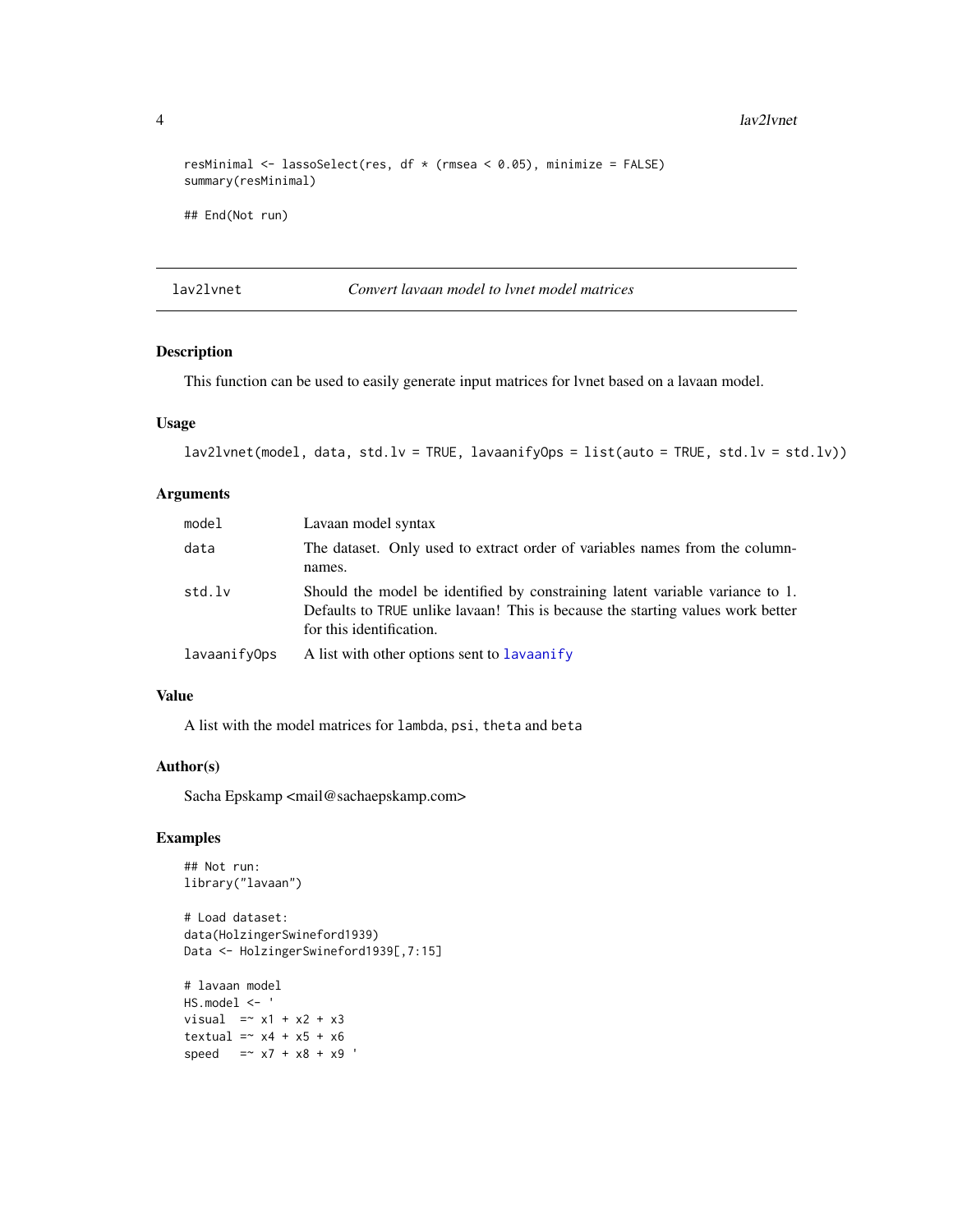#### <span id="page-4-0"></span>lvglasso 5

```
# fit via lavaan:
lavFit <- cfa(HS.model, HolzingerSwineford1939[7:15],std.lv=TRUE)
# Fit via lvnet:
mod <- lav2lvnet(HS.model, HolzingerSwineford1939[7:15])
lvnetFit <- lvnet(Data, lambda = mod$lambda, psi = mod$psi)
# Compare:
Compare <- data.frame(
  lvnet = round(unlist(lvnetFit$fitMeasures)[c("npar","df","chisq","fmin","aic","bic",
                                               "rmsea","cfi","tli","nfi","logl")],3),
  lavaan = round(fitMeasures(lavFit)[c("npar","df","chisq","fmin","aic","bic","rmsea",
                                       "cfi","tli","nfi","logl")],3))
Compare
## End(Not run)
```
<span id="page-4-1"></span>lvglasso *Latent variable graphical LASSO*

#### Description

The lvglasso algorithm to estimate network structures containing latent variables, as proposed by Yuan (2012). Uses the glasso package (Friedman, Hastie and Tibshirani, 2014) and mimics input and output of the [glasso](#page-0-0) function.

#### Usage

```
lvglasso(S, nLatents, rho = 0, thr = 1e-04, maxit = 10000, lambda)
```
## Arguments

| -S       | Sample variance-covariance matrix                                              |
|----------|--------------------------------------------------------------------------------|
| nLatents | Number of latent variables.                                                    |
| rho      | The LASSO tuning parameter                                                     |
| thr      | The threshold to use for convergence                                           |
| maxit    | Maximum number of iterations                                                   |
| lambda   | The lambda argument containing factor loadings, only used for starting values! |

#### Value

A list of class lvglasso containing the following elements:

| w  | The estimated variance-covariance matrix of both observed and latent variables |
|----|--------------------------------------------------------------------------------|
| wi | The estimated inverse variance-covariance matrix of both observed and latent   |
|    | variables                                                                      |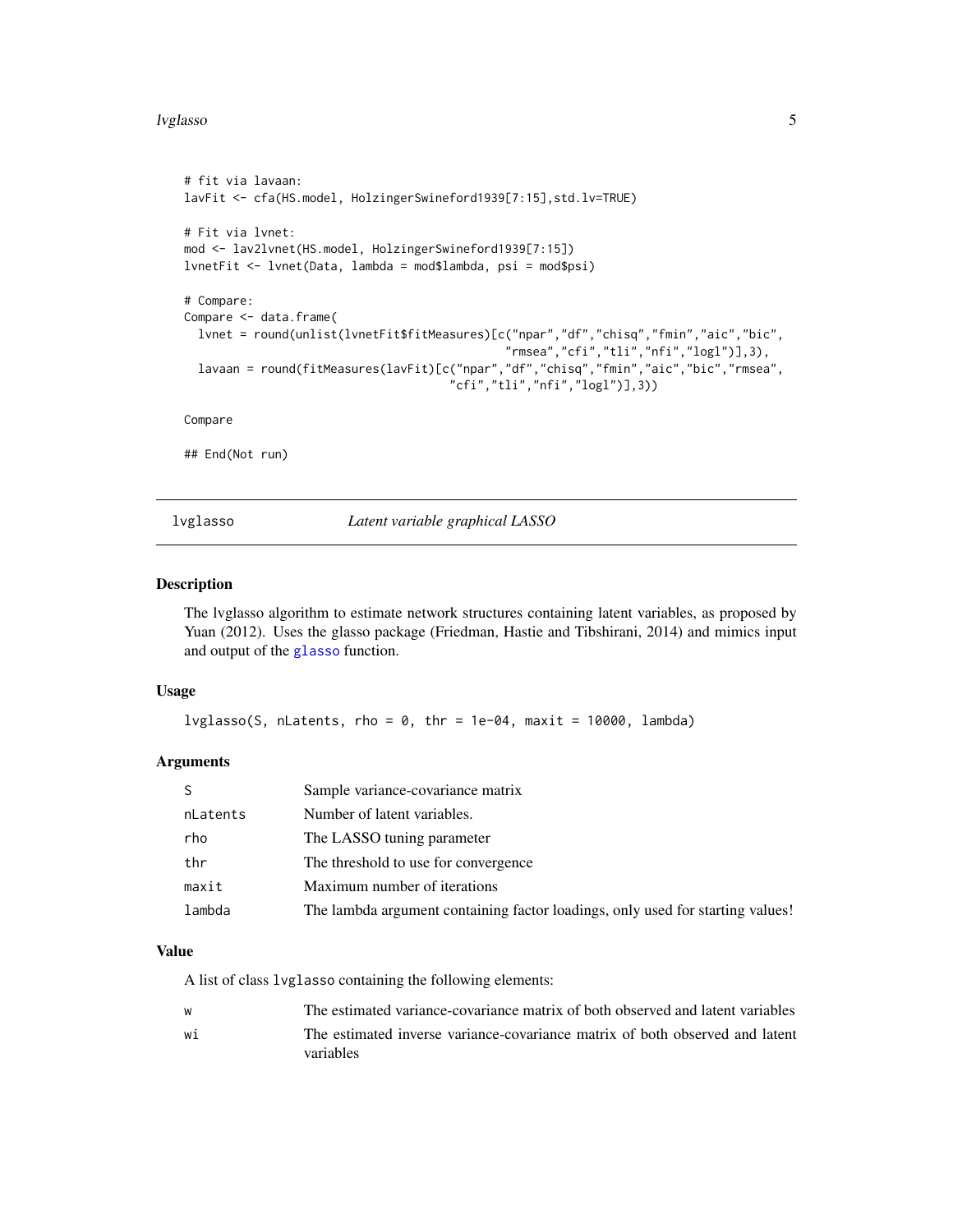<span id="page-5-0"></span>

| pcor        | Estimated partial correlation matrix of both observed and latent variables |
|-------------|----------------------------------------------------------------------------|
| observed    | Logical vector indicating which elements of w, wi and pcor are observed    |
| niter       | The number of iterations used                                              |
| lambda      | The estimated lambda matrix, when result is transformed to EFA model       |
| theta       | The estimated theta matrix                                                 |
| omega_theta | The estimated omega_theta matrix                                           |
| psi         | The estimated psi matrix                                                   |

#### Author(s)

Sacha Epskamp <mail@sachaepskamp.com>

#### References

Yuan, M. (2012). Discussion: Latent variable graphical model selection via convex optimization.The Annals of Statistics,40, 1968-1972.

Jerome Friedman, Trevor Hastie and Rob Tibshirani (2014). glasso: Graphical lasso-estimation of Gaussian graphical models. R package version 1.8. http://CRAN.R-project.org/package=glasso

<span id="page-5-1"></span>

lvnet *Confirmatory Latent Variable Network Models*

#### Description

This function utilizes OpenMx (Boker et al., 2011, 2014) to confirmatory test latent variable network models between P manifests and M latents. See the details section for information about the modeling framework used. All the input matrices can be assigned R matrices with numbers indicating fixed values and NA indicating a value is free to estimate.

#### Usage

lvnet(data, lambda, beta, omega\_theta, delta\_theta, omega\_psi, delta\_psi, psi, theta, sampleSize, fitInd, fitSat, startValues = list(), scale = FALSE, nLatents, lasso =  $0$ , lassoMatrix, lassoTol = 1e-4, ebicTuning =  $0.5$ , mimic = c("lavaan","lvnet"), fitFunction = c("penalizedML", "ML"), exogenous)

#### Arguments

| data   | An N (sample size) x P matrix or data frame containing the raw data, or a P $\bar{x}$ P<br>variance-covariance matrix.                               |
|--------|------------------------------------------------------------------------------------------------------------------------------------------------------|
| lambda | A P x M matrix indicating factor loadings. Defaults to a full NA P x M matrix<br>if psi or omega psi is not missing, or a $P \times 0$ dummy matrix. |
| beta   | An M x M matrix indicating linear effects between latent variables. Defaults to<br>an M x M matrix containing only zeroes.                           |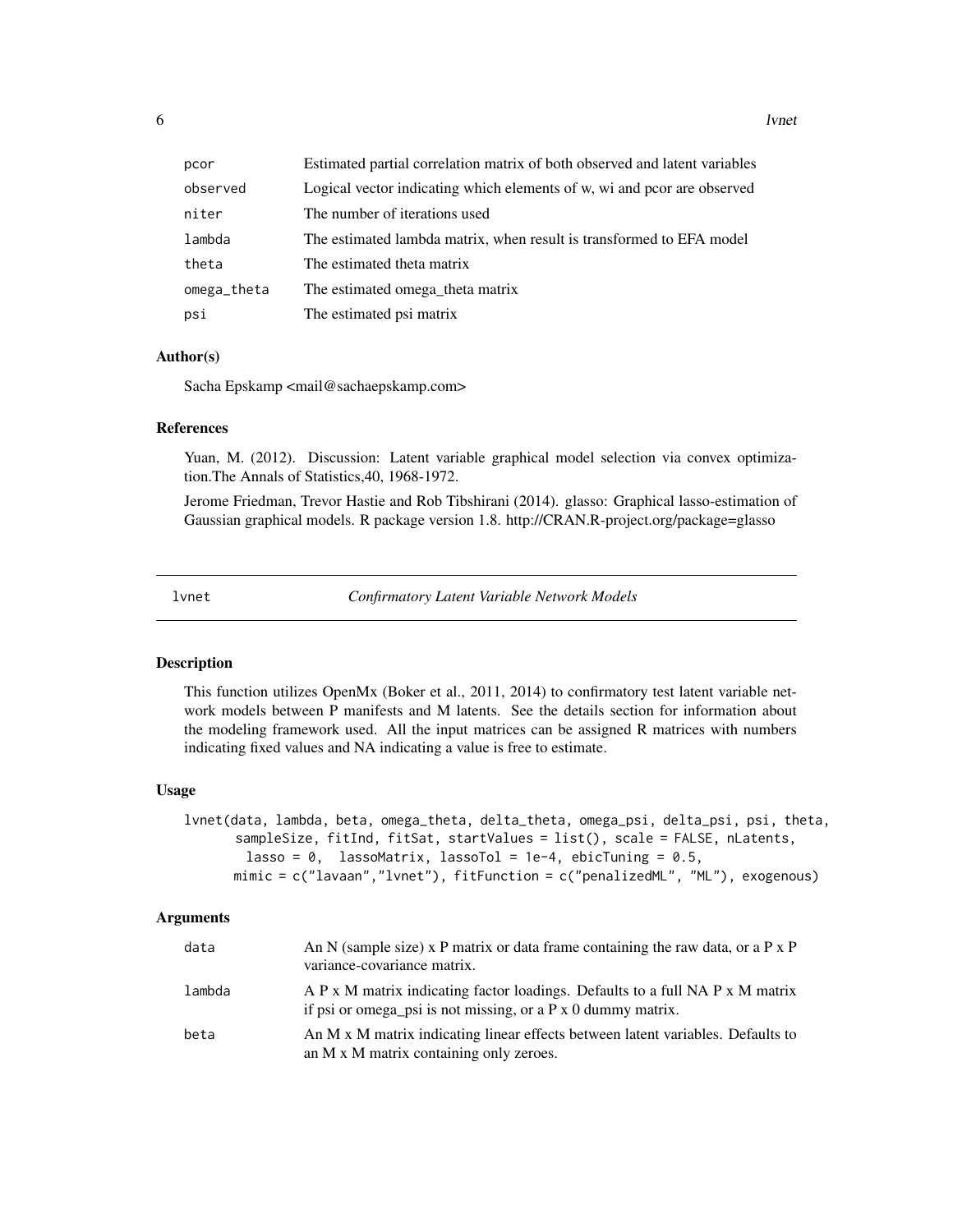lvnet 2008 - 2008 - 2008 - 2008 - 2008 - 2008 - 2008 - 2008 - 2008 - 2008 - 2008 - 2008 - 2008 - 2008 - 2008 -

| omega_theta | A P x P matrix encoding the residual network structure. By default, theta is<br>modeled instead.                                                                            |
|-------------|-----------------------------------------------------------------------------------------------------------------------------------------------------------------------------|
| delta_theta | A P x P diagonal scaling matrix. Defaults to NA on all diagonal elements. Only<br>used if omega_theta is modeled.                                                           |
| omega_psi   | An M x M matrix containing the latent network structure. Dy default, psi is<br>modeled instead.                                                                             |
| delta_psi   | A diagonal M x M scaling matrix. Defaults to an identity matrix. Only used if<br>omega_psi is modeled.                                                                      |
| psi         | An M x M variance-covariance matrix between latents and latent residuals. De-<br>faults to a full NA matrix.                                                                |
| theta       | A P x P variance-covariance matrix of residuals of the observed variables. De-<br>faults to a diagonal matrix containing NAs                                                |
| sampleSize  | The sample size, only used if data is assigned a variance-covariance matrix.                                                                                                |
| fitInd      | The fit of the independence model. Used to speed up estimation fitting multiple<br>models.                                                                                  |
| fitSat      | The fit of the saturated model. Used to speed up estimation fitting multiple<br>models.                                                                                     |
| startValues | An optional named list containing starting values of each model. e.g., $list(lambda = matrix(1, 9, 3))$<br>would set the starting values of a 10 x 3 lambda matrix to ones. |
| scale       | Logical, should data be standardized before running lynet?                                                                                                                  |
| nLatents    | The number of latents. Allows for quick specification when lambda is missing.<br>Not needed is lambda is assigned.                                                          |
| lasso       | The LASSO tuning parameter.                                                                                                                                                 |
| lassoMatrix | Character vector indicating the names of matrices to apply LASSO regulariza-<br>tion on. e.g., "omega_psi" or "omega_theta".                                                |
| lassoTol    | Tolerance for absolute values to be treated as zero in counting parameters.                                                                                                 |
| ebicTuning  | Tuning parameter used in extended Bayesian Information Criterion.                                                                                                           |
| mimic       | If set to "lavaan" (default), covariance matrix is rescaled and N is used rather<br>than $N - 1$ in likelihood computation.                                                 |
| fitFunction | The fit function to be used. penalizedML will fit the penalized fit function and<br>ML the maximum likelihood function.                                                     |
| exogenous   | Numeric vector indicating which variables are exogenous.                                                                                                                    |

## Details

The modeling framework follows the all-y LISREL framework for Structural Equation Models (SEM; Hayduk, 1987) to model relationships between P observed variables and M latent variables:

sigma = lambda \* (I - beta) $\land$ (-1) psi (I - beta) $\land$ (-1 T) \* lambda $\land$ T + theta

Where Sigma is the P x P model-implied covariance matrix, lambda a P x M matrix of factor loadings, B an M x M matrix containing regression effects between latent variables, Psi a M x M covariance matrix of the latent variables/residuals and Theta a P x P covariance matrix of residuals of the observed indicators.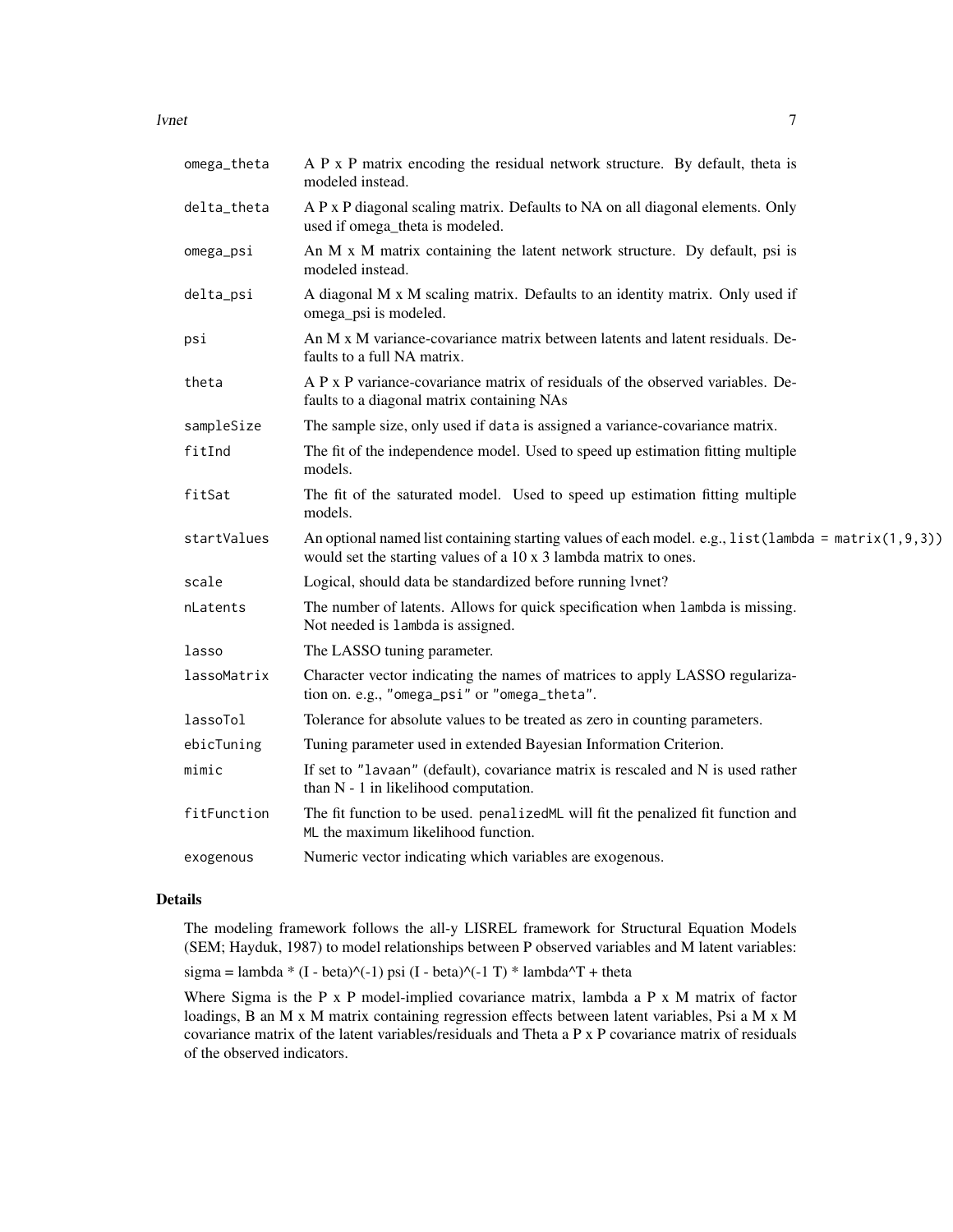<span id="page-7-0"></span>The lvnet function allows for two extensions of this modeling framework. First, psi can be chosen to be modeled as follows:

 $psi = delta$ psi (I - omega\_psi) $\land$ (-1) delta\_psi

In which delta\_psi is a M x M diagonal scaling matrix and omega\_psi a M x M matrix containing zeroes on the diagonal and partial correlation coefficients on the offdiagonal values of two latent variables conditioned on all other latent variables. omega\_psi therefore corresponds to a Gaussian Graphical Model, or a network structure.

Similarly, theta can be chosen to be modeled as follows:

theta = delta\_theta  $(I - \text{omega}_\text{at} + (I - I)$  delta\_theta

In which delta\_theta is a  $P \times P$  diagonal scaling matrix and omega\_theta a  $P \times P$  matrix containing zeroes on the diagonal and partial correlation coefficients on the offdiagonal values of two residuals conditioned on all other residuals.

Modeling omega\_psi is termed Latent Network Modeling (LNM) and modeling omega\_theta is termed Residual Network Modeling (RNM). lvnet automatically chooses the appropriate modeling framework based on the input.

#### Value

An lvnet object, which is a list containing the following elements:

| matrices    | A list containing thee estimated model matrices                              |
|-------------|------------------------------------------------------------------------------|
| sampleStats | A list containing the covariance matrix (covMat) and sample size sample Size |
| mxResults   | The OpenMx object of the fitted model                                        |
| fitMeasures | A named list containing the fit measures of the fitted model                 |

#### Author(s)

Sacha Epskamp <mail@sachaepskamp.com>

#### References

Boker, S. M., Neale, M., Maes, H., Wilde, M., Spiegel, M., Brick, T., ... Fox, J. (2011). OpenMx: an open source extended structural equation modelingframework. Psychometrika, 76(2), 306-317

Boker, S. M., Neale, M. C., Maes, H. H., Wilde, M. J., Spiegel, M., Brick, T. R., ..., Team OpenMx. (2014). Openmx 2.0 user guide [Computer software manual].

Hayduk, L. A. (1987).Structural equation modeling with LISREL: Essentials advances. Baltimore, MD, USA: Johns Hopkins University Press.

#### See Also

**[lvnetSearch](#page-11-1)**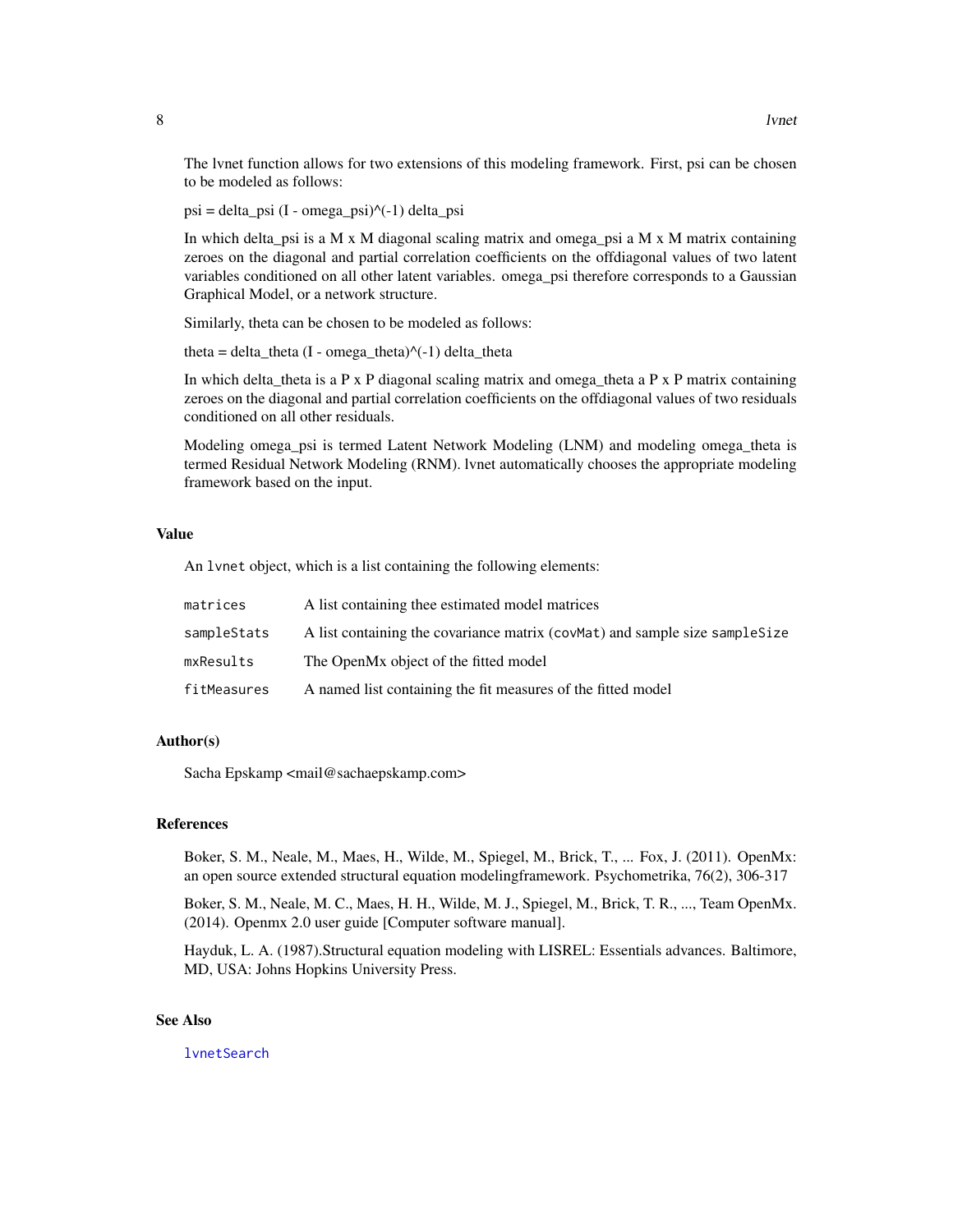## <span id="page-8-0"></span>lvnetCompare 9

#### Examples

```
# Load dataset:
library("lavaan")
data(HolzingerSwineford1939)
Data <- HolzingerSwineford1939[,7:15]
# Measurement model:
Lambda \leq matrix(0, 9, 3)
Lambda[1:3,1] <- NA
Lambda[4:6,2] <- NA
Lambda[7:9,3] <- NA
# Fit CFA model:
CFA <- lvnet(Data, lambda = Lambda)
# Latent network:
Omega_psi <- matrix(c(
  0,NA,NA,
  NA,0,0,
 NA,0,0
),3,3,byrow=TRUE)
# Fit model:
LNM <- lvnet(Data, lambda = Lambda, omega_psi=Omega_psi)
# Compare fit:
lvnetCompare(cfa=CFA,lnm=LNM)
# Summary:
summary(LNM)
# Plot latents:
plot(LNM, "factorStructure")
```
lvnetCompare *Compare lvnet objects*

## Description

Compares several results of [lvnet](#page-5-1)

#### Usage

```
lvnetCompare(...)
## S3 method for class 'lvnet'
anova(object, ...)
```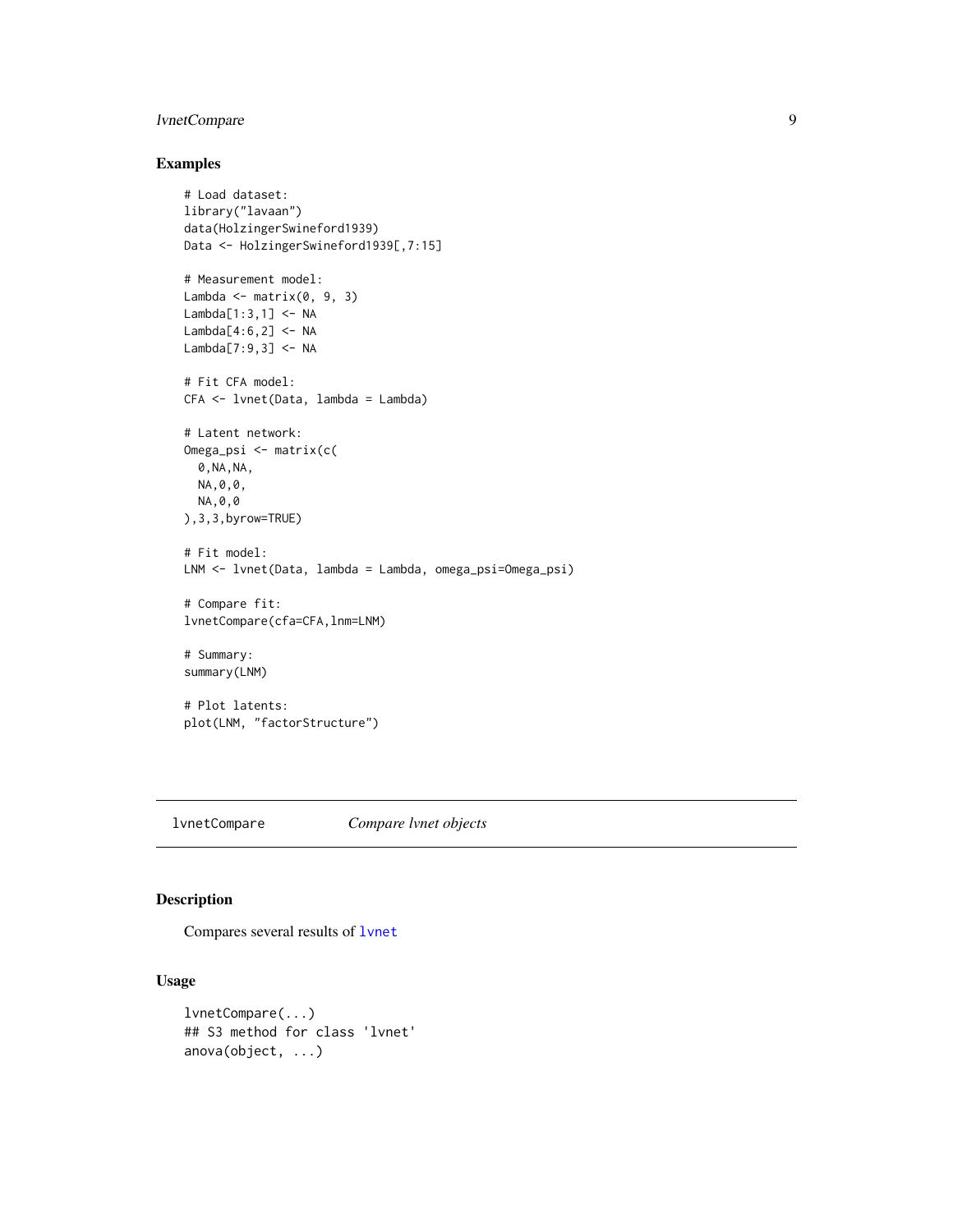#### <span id="page-9-0"></span>Arguments

| obiect   | An 1 vnet object                                                                           |
|----------|--------------------------------------------------------------------------------------------|
| $\cdots$ | Any number of 1 vnet objects. Arguments can be named to make the resulting<br>table named. |

## Author(s)

Sacha Epskamp <mail@sachaepskamp.com>

#### See Also

[lvnet](#page-5-1)

lvnetLasso *LASSO model selection*

## Description

This function runs lvnet for a number of different tuning parameters, selects the best model based on some criterion and refits that model to obtain accurate parameter estimates. The [lassoSelect](#page-2-1) function can afterwards be used to select a different model.

#### Usage

```
lvnetLasso(data, lassoMatrix, lassoTol = 1e-04, nTuning = 20,
  tuning.min = 0.01, tuning.max = 0.5, criterion = c("bic", "aic","ebic"), verbose = TRUE, refitFinal = TRUE, refitAll = FALSE,
 nCores = 1, ...
```
## Arguments

| data        | The data argument as used in <b>lynet</b>                                                                                               |  |
|-------------|-----------------------------------------------------------------------------------------------------------------------------------------|--|
| lassoMatrix | Vector indicating the matrix or matrices to use in LASSO optmimization                                                                  |  |
| lassoTol    | Tolerance for absolute values to be treated as zero in counting parameters.                                                             |  |
| nTuning     | Number of tuning parameters to estimate.                                                                                                |  |
| tuning.min  | Minimal tuning parameter                                                                                                                |  |
| tuning.max  | Maximal tuning parameter                                                                                                                |  |
| criterion   | Criterion to use in model selection                                                                                                     |  |
| verbose     | Should progress be printed to the console?                                                                                              |  |
| refitFinal  | Logical, should the best fitting model be refitted without LASSO regularization?                                                        |  |
| refitAll    | Logical, should *all* models be refitted without LASSO regularization (but with<br>zeroes constrained) before evaluating fit criterium? |  |
| nCores      | Number of cores to use in parallel computing.                                                                                           |  |
| $\cdots$    | Arguments sent to <b>lynet</b>                                                                                                          |  |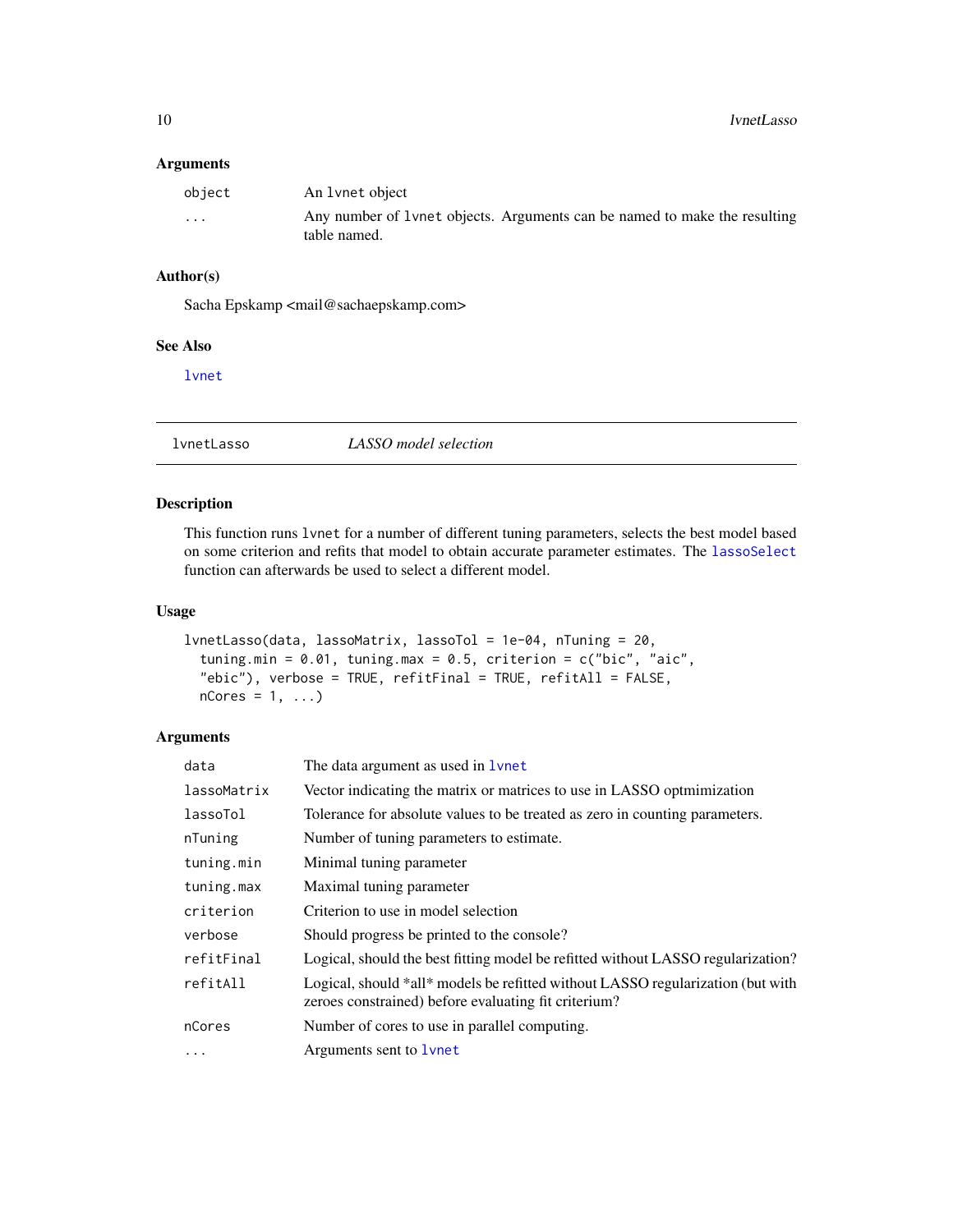#### <span id="page-10-0"></span>lvnetRefit 11

## Author(s)

Sacha Epskamp <mail@sachaepskamp.com>

## Examples

```
# Load dataset:
library("lavaan")
data(HolzingerSwineford1939)
Data <- HolzingerSwineford1939[,7:15]
# Measurement model:
Lambda \leq matrix(0, 9, 3)
Lambda[1:3,1] <- NA
Lambda[4:6,2] <- NA
Lambda[7:9,3] <- NA
# Search best fitting omega_theta:
## Not run:
res <- lvnetLasso(Data, "omega_theta", lambda = Lambda)
res$best
summary(res)
## End(Not run)
```
lvnetRefit *Refit lvnet model to new data*

## Description

Obtain fit indices from the estimated model parameters on a new dataset.

#### Usage

```
lvnetRefit(lvnetObject, data, sampleSize)
```
#### Arguments

| lvnetObject | Output of 1 vnet.                                      |
|-------------|--------------------------------------------------------|
| data        | New dataset or variance-covariance matrix.             |
| sampleSize  | Sample size (if data is a variance-covariance matrix). |

#### Author(s)

Sacha Epskamp <mail@sachaepskamp.com>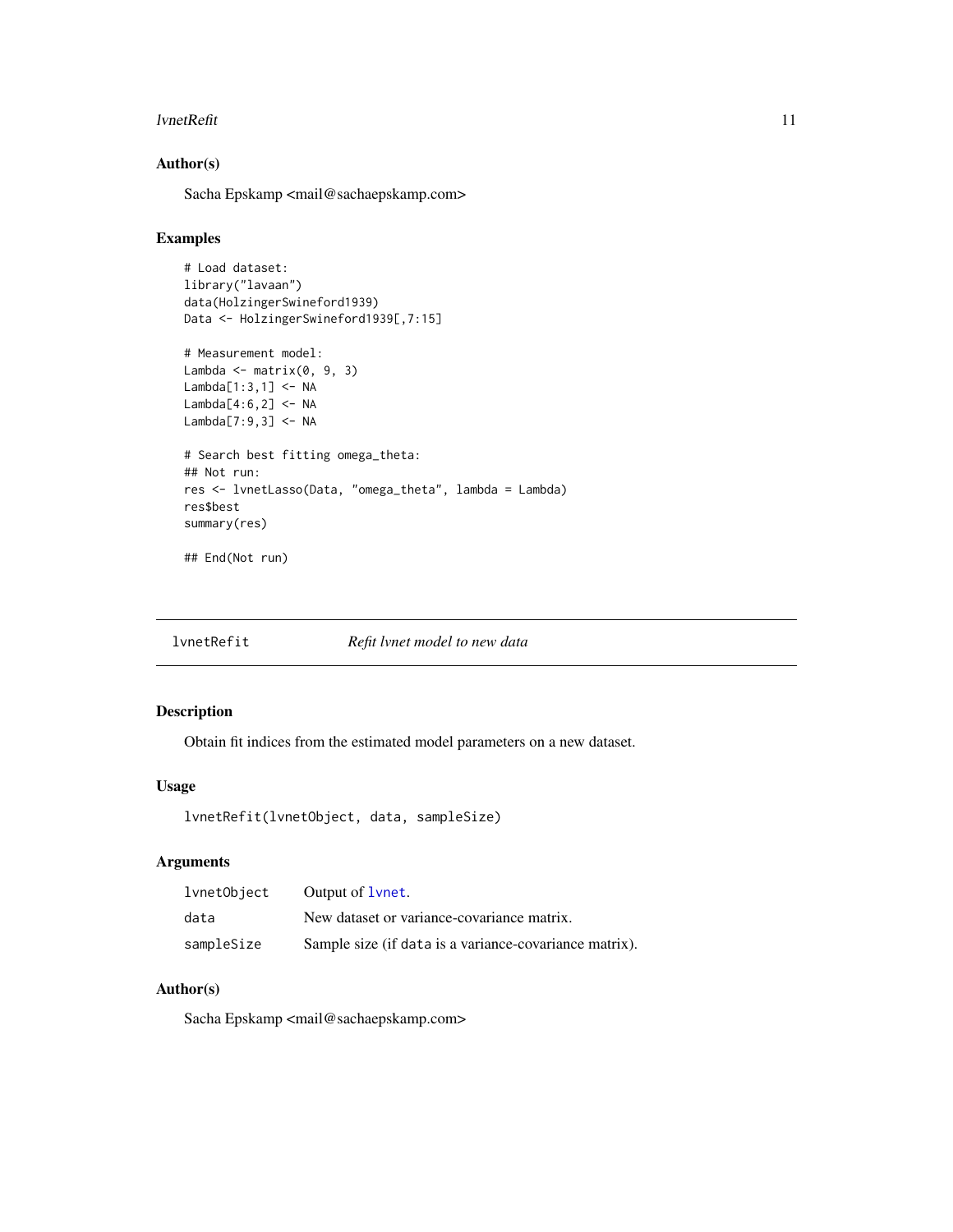<span id="page-11-1"></span><span id="page-11-0"></span>

#### Description

Performs stepwise search to optimize the structure of omega\_theta, omega\_psi, theta or psi. Starts at empty or full structure and iteratively adds or removes edges to optimize the criterion.

## Usage

```
lvnetSearch(data, matrix = c("omega_theta", "omega_psi", "theta", "psi"),
         criterion = c("bic", "ebic","chisq","aic"),
        start = c("default","empty","full"), alpha = 0.05, lambda, sampleSize,
         maxIter, nCores = 1, maxChange = 1, ..., verbose = TRUE, file,
         startValues = list())
```
## Arguments

| data        | The data argument as used in 1vnet                                                                                                                                                                                                                                                                                                                                                                                                                                                                                                                                              |
|-------------|---------------------------------------------------------------------------------------------------------------------------------------------------------------------------------------------------------------------------------------------------------------------------------------------------------------------------------------------------------------------------------------------------------------------------------------------------------------------------------------------------------------------------------------------------------------------------------|
| matrix      | Character string indicating the matrix to be optimized. Can be "omega_theta",<br>"omega_psi", "theta" and "psi".                                                                                                                                                                                                                                                                                                                                                                                                                                                                |
| criterion   | Character string indicating the criterion to be used. "AIC" and "BIC" optimize<br>the AIC or BIC respectively, and "chisq" performs chi-square tests to see if<br>adding an edge significantly improves model fit or removing an edges does not<br>significantly reduce model fit.                                                                                                                                                                                                                                                                                              |
| start       | A character string indicating the structure of the matrix at the start of the algo-<br>rithm. "empty" starts with a matrix with only zeroes and "full" starts with a<br>matrix in which all elements are free to estimate. "lvglasso" employs the lv-<br>glasso algorithm (EBIClvglasso to find a starting structure for omega_theta and<br>"glasso" employs the glasso algorithm to find a starting point for omega_psi<br>(EBICglasso). "default" will lead to a full matrix if omega_psi or psi is opti-<br>mized, and an empty matrix if omega_theta or theta is optimized. |
| alpha       | The alpha level for chi-square significance testing.                                                                                                                                                                                                                                                                                                                                                                                                                                                                                                                            |
| lambda      | The lambda argument as used in lynet                                                                                                                                                                                                                                                                                                                                                                                                                                                                                                                                            |
| sampleSize  | The sample size, only used if data is a covariance matrix.                                                                                                                                                                                                                                                                                                                                                                                                                                                                                                                      |
| maxIter     | The maximum number of edges to test. Defaults to $M(M-1)/2$                                                                                                                                                                                                                                                                                                                                                                                                                                                                                                                     |
| nCores      | Number of cores to use in parallel estimation.                                                                                                                                                                                                                                                                                                                                                                                                                                                                                                                                  |
| maxChange   | Set to higher than one to change multiple edges in each run. Each iteration,<br>maxChange is reset to max(number of changed edges - 1, 1). Can result in<br>instable results when searching "omega_theta".                                                                                                                                                                                                                                                                                                                                                                      |
| $\cdots$    | Arguments sent to 1vnet                                                                                                                                                                                                                                                                                                                                                                                                                                                                                                                                                         |
| verbose     | Logical if progress should be printed to the consile.                                                                                                                                                                                                                                                                                                                                                                                                                                                                                                                           |
| file        | An optional character string containing a file name to store temporary results in.                                                                                                                                                                                                                                                                                                                                                                                                                                                                                              |
| startValues | A list containing start values as used in lynet                                                                                                                                                                                                                                                                                                                                                                                                                                                                                                                                 |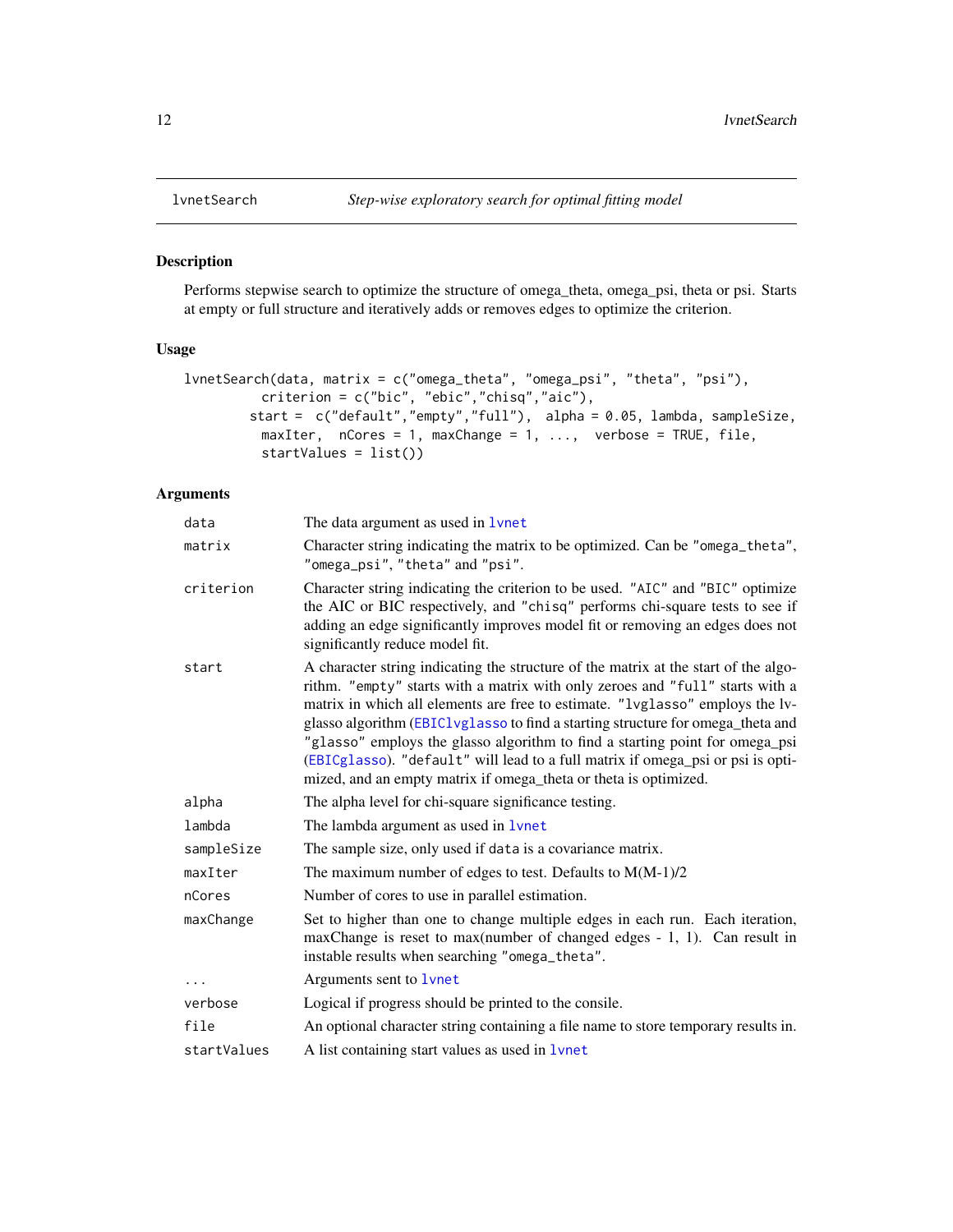#### <span id="page-12-0"></span>plot.lynet that the contract of the contract of the contract of the contract of the contract of the contract of the contract of the contract of the contract of the contract of the contract of the contract of the contract o

## Value

An object of class lvnetSearch, which is a list containing:

| best    | The 1 vnet object of the best fitting model  |
|---------|----------------------------------------------|
| modList | A list containing the chain of fitted models |
| niter   | The number of iterations used                |

## Author(s)

Sacha Epskamp <mail@sachaepskamp.com>

#### See Also

[lvnet](#page-5-1)

## Examples

```
# Load dataset:
library("lavaan")
data(HolzingerSwineford1939)
Data <- HolzingerSwineford1939[,7:15]
# Measurement model:
Lambda \leq matrix(0, 9, 3)
Lambda[1:3,1] <- NA
Lambda[4:6,2] <- NA
Lambda[7:9,3] <- NA
# Search best fitting omega_psi:
## Not run:
res <- lvnetSearch(Data, "omega_psi", lambda = Lambda)
res$best
```
## End(Not run)

plot.lvnet *Plot model matrices*

## Description

Plot method for lvnet. For lvnetSearch and lvnetLasso objects this is simply defined as plot(object\$best, ...)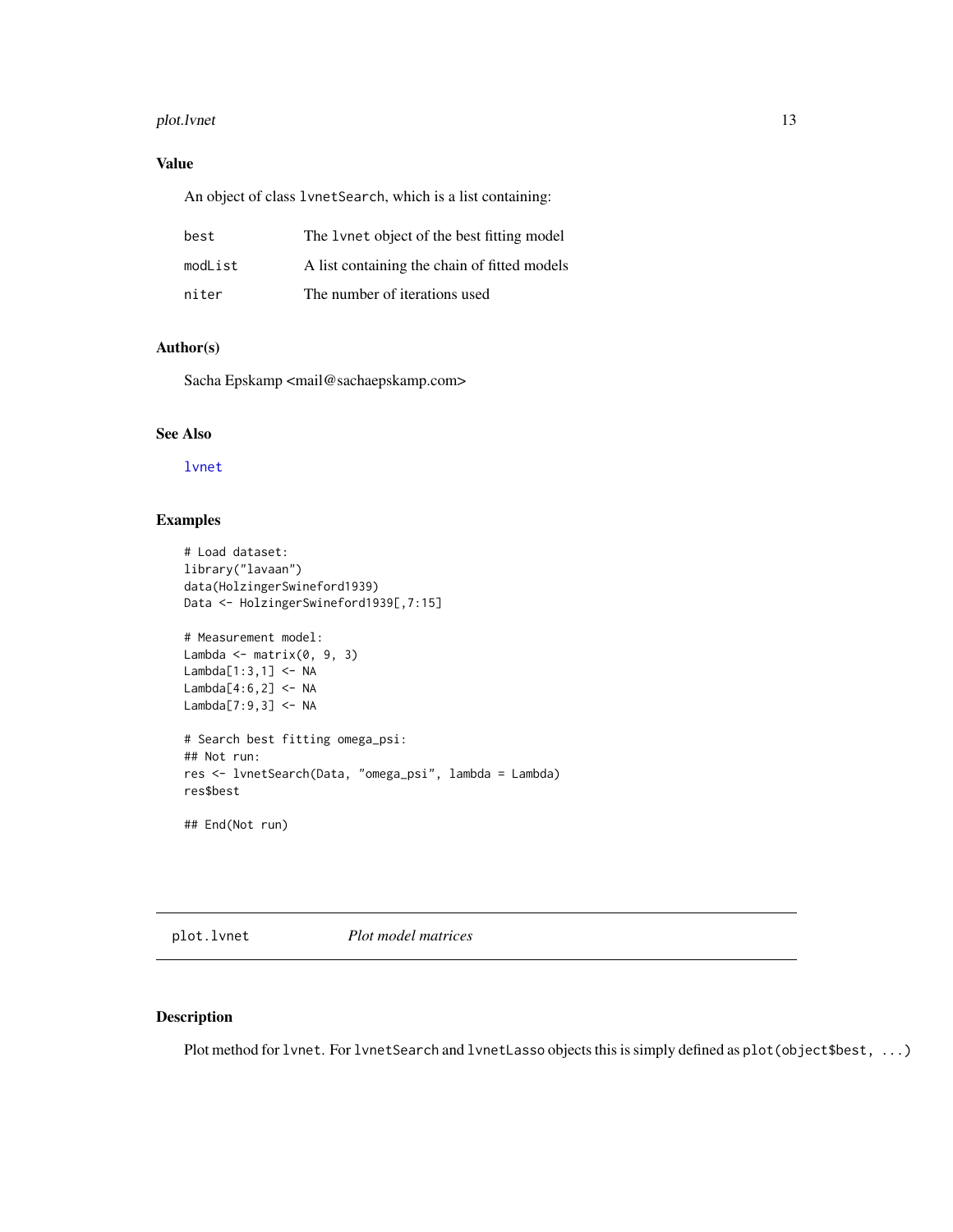## Usage

```
## S3 method for class 'lvnet'
plot(x, what = c("factorStructure", "residual", "latent"), partial,
        layout = "circle", \ldots)
## S3 method for class 'lvnetLasso'
plot(x, \ldots)## S3 method for class 'lvnetSearch'
plot(x, \ldots)
```
## Arguments

| $\mathsf{x}$ | An 1 vnet object.                                                                                                                                                                                      |
|--------------|--------------------------------------------------------------------------------------------------------------------------------------------------------------------------------------------------------|
| what         | What to plot? "factorStructure" plots the factor loadings and latent cor-<br>relations or network. "residual" the residual correlations or network and<br>"latent" the latent correlations or network. |
| partial      | Plot partial correlations instead of correlations? Defaults to TRUE if omega_psi<br>or omega_theta is estimated.                                                                                       |
| layout       | The layour argument as used in garaph                                                                                                                                                                  |
|              | Arguments sent to garaph                                                                                                                                                                               |

## Author(s)

Sacha Epskamp <mail@sachaepskamp.com>

summary.lvnet *Summary method for lvnet*

#### Description

Plot method for lvnet. For lvnetSearch and lvnetLasso objects this is simply defined as summary(object\$best, ...)

#### Usage

```
## S3 method for class 'lvnet'
summary(object, include = c("input", "chisq", "infcrit", "fitindices",
        "rmsea", "parests"), digits = 3, ...)
 ## S3 method for class 'lvnetLasso'
summary(object, ...)
## S3 method for class 'lvnetSearch'
summary(object, ...)
```
<span id="page-13-0"></span>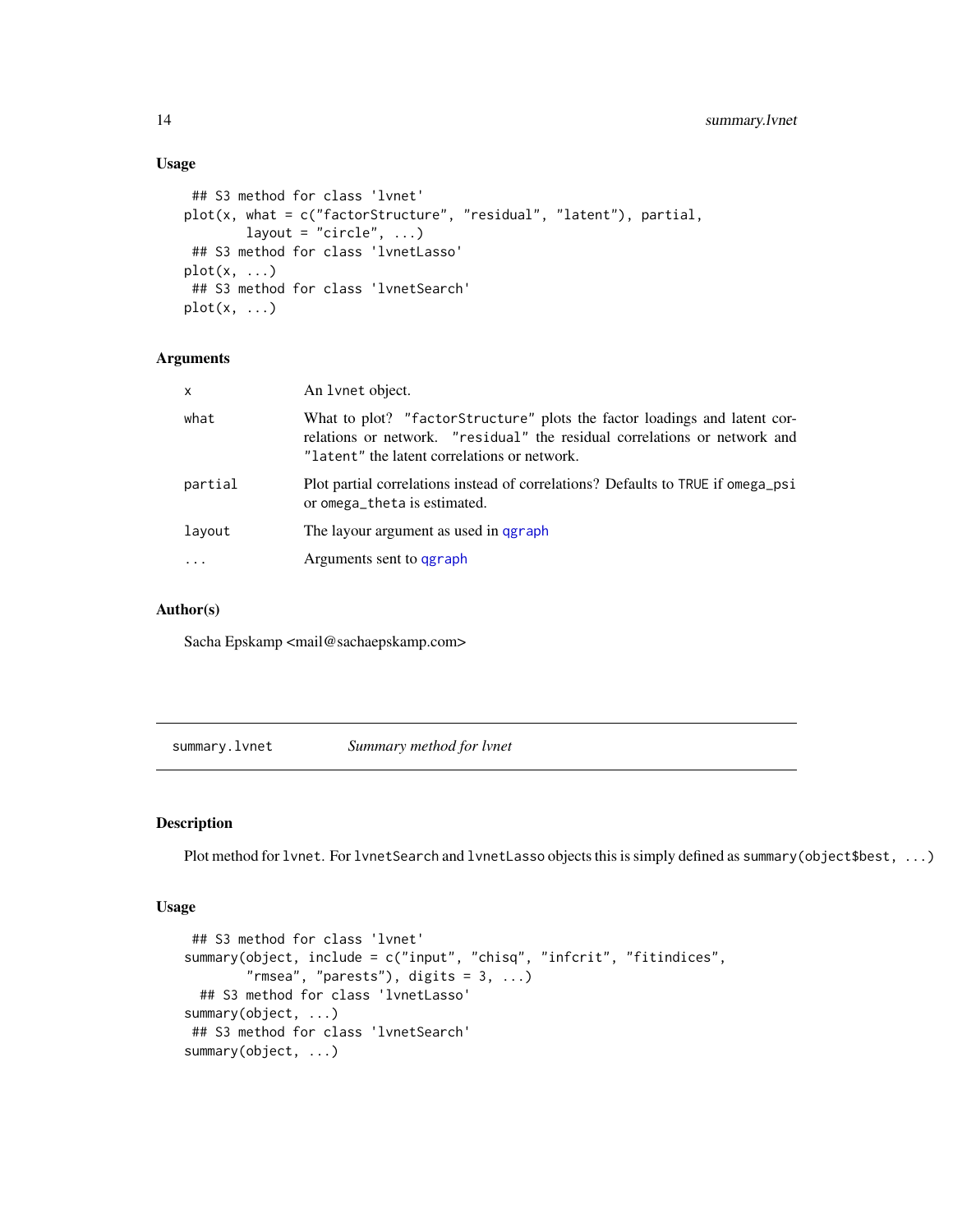## summary.lvnet 15

## Arguments

| object   | An 1 vnet object                                                                                                                                                                                                                     |
|----------|--------------------------------------------------------------------------------------------------------------------------------------------------------------------------------------------------------------------------------------|
| include  | Vector indicating what to include? "input" for the input used, "chisq" for the<br>chi-square fit, "infcrit" for information criteria, "fitindices" for fit indices,<br>"rmsea" for the RMSEA, ans "parests" for parameter estimates. |
| digits   | Number of digits to round to.                                                                                                                                                                                                        |
| $\cdots$ | Not used.                                                                                                                                                                                                                            |

## Author(s)

Sacha Epskamp <mail@sachaepskamp.com>